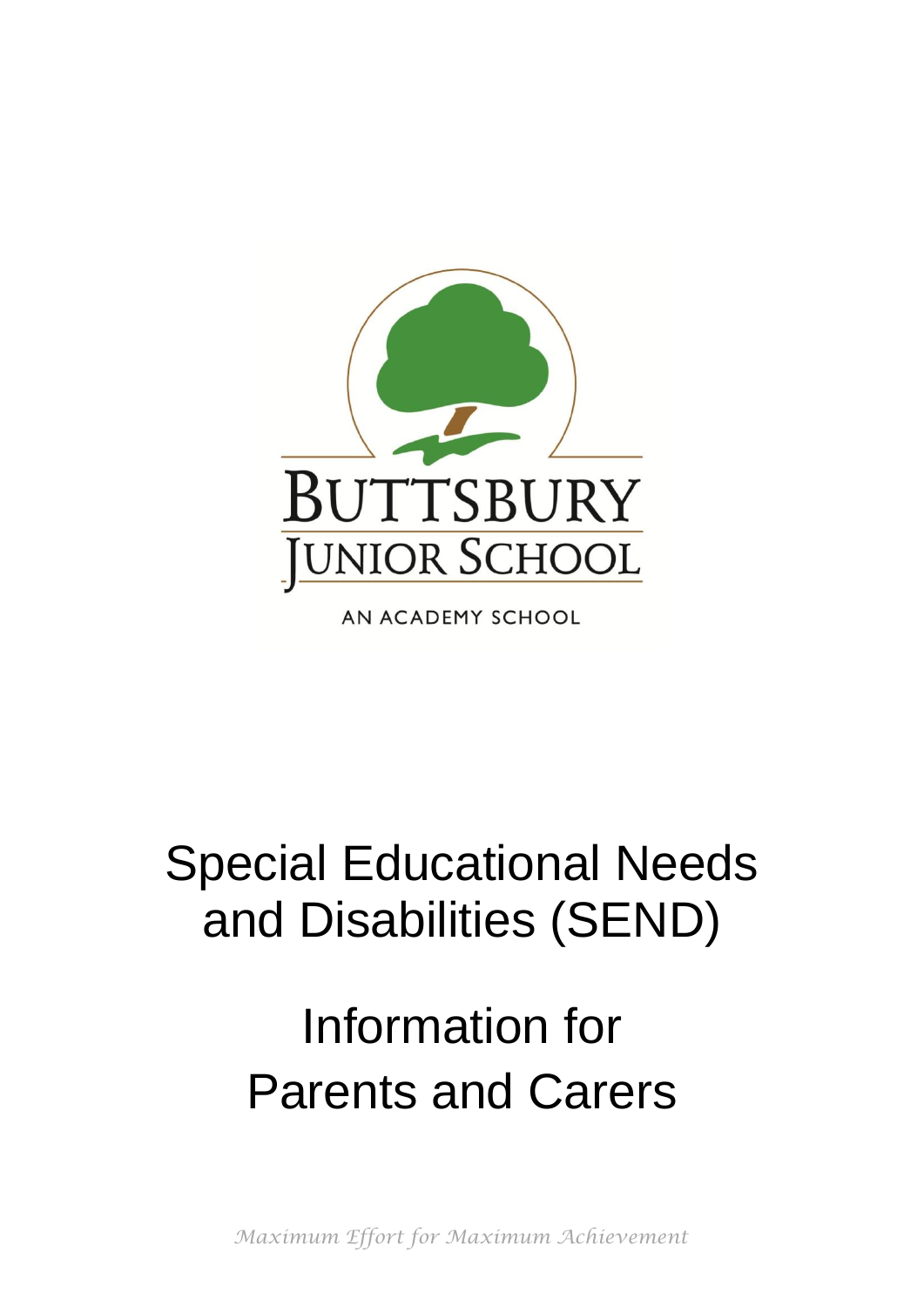

### **What is Special Educational Needs and Disabilities?**

Many children require special educational provision at some time during their school lives. These needs can be over an extended period or a shorter period of time, these may be:

- academic,
- physical,
- social, emotional, behavioural,
- moderate or specific learning difficulties

We appreciate and encourage support from parents in their child's education and firmly believe that home and school should work in partnership. We have an "open door" approach where parents are encouraged to maintain close communication links with school staff.

This leaflet is to provide Parent's with a clear understanding of SEND and the procedures involved, more detailed information can be found within our school offer, policies and Essex Local Offer which are all available on the school website.

At Buttsbury Junior School we create a happy, caring community where we all feel valued and secure. We value the contributions made by all pupils, professionals and parents to help enhance and maintain our inclusive school community. We appreciate and value the best efforts of every child in all aspects of school life, ensuring they realise and fulfil their maximum potential.

We provide a broad, balanced and stimulating curriculum for every pupil regardless of race, gender or ability.

At our school, we aim to promote positive learning for our pupils with SEND by:

- Ensuring they feel a valued part of the school community
- Providing a safe and supportive environment
- Having access to a range of teaching and learning strategies to suit their individual needs
- Promoting independence and resilience as a learner, without over reliance on adult support
- Identifying and addressing needs promptly to ensure early intervention
- Communicating their needs appropriately throughout the school
- Encouraging parents/carers to maintain close links with the school to help support their child throughout their learning development – for example, through attendance at Parent-Teacher Consultation appointments, and following up on recommendations made with input at home.

#### **Support and Guidance**

All our pupils' needs are met through quality first teaching, lessons are differentiated with several levels of challenge provided.

If it is felt that a greater level of support is required, following discussions with the Class Teacher, Inclusion Manager, Parent's and Headteacher then this will be supported through the child being placed on SEND Register at initially 'Record of Concern' (RoC) and if deemed appropriate 'Additional Support' (AS) level.

#### **What can this support look like?**

- Small group sessions in Literacy and Maths
- Daily reading
- Specific interventions e.g. phonics, Lexia or Units of Sound.
- Gvm Trail
- Use of Specific equipment or resources e.g radio aid, laptop, writing slopes or 'Task Planners'
- Touch Typing
- Speech activities